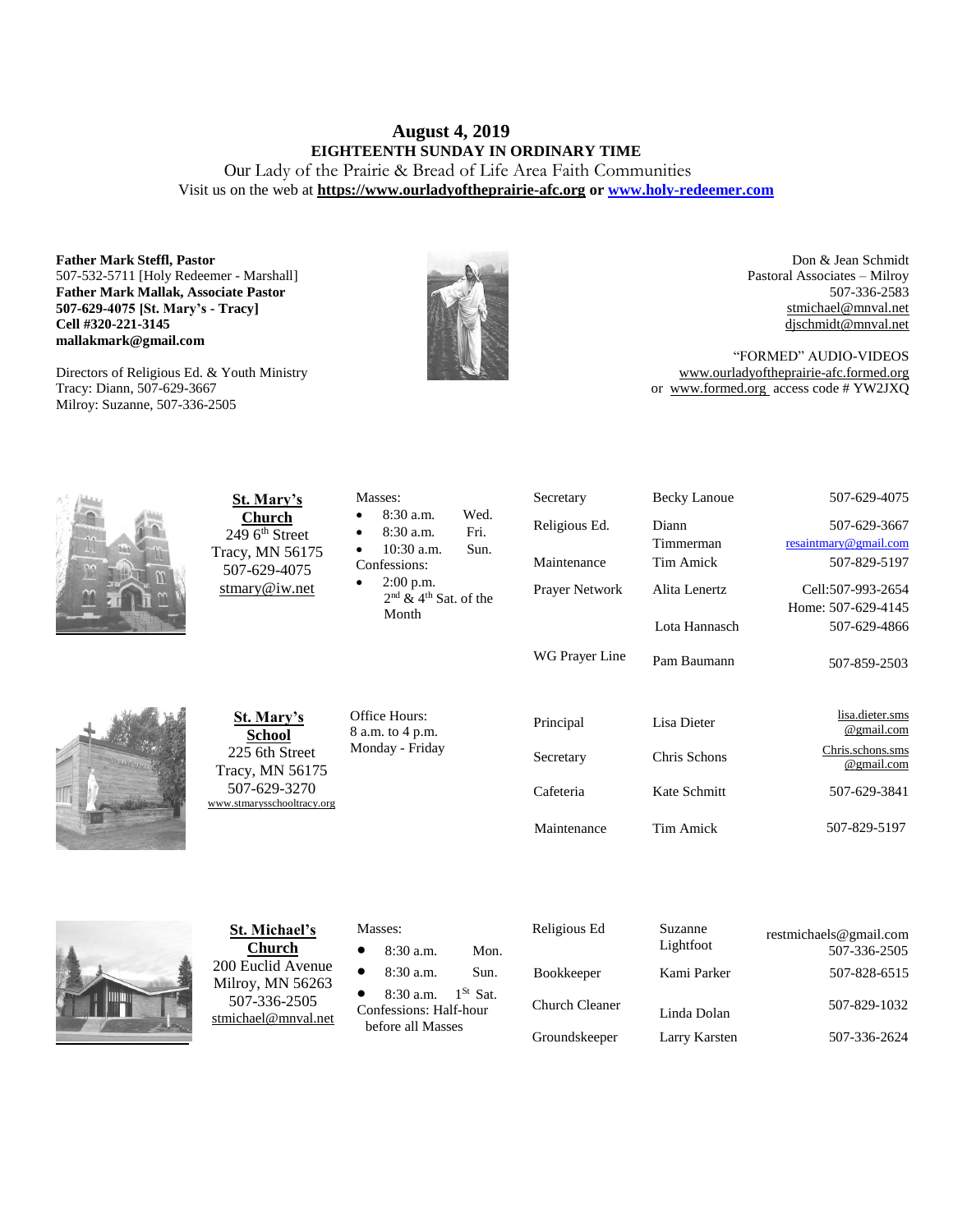#### **UP COMING AT OUR LADY OF THE PRAIRIE AREA FAITH COMMUNITY:**

| Sun. Aug. 4         |                | EIGHTEENTH SUNDAY IN ORDINARY TIME                                      |  |  |
|---------------------|----------------|-------------------------------------------------------------------------|--|--|
|                     | 8:00 a.m.      | <b>Confessions at St. Michael's in Milroy</b>                           |  |  |
|                     | $8:30$ a.m.    | Mass at St. Michael's in Milroy                                         |  |  |
|                     |                | +Ed Maroney Family                                                      |  |  |
|                     | 10:00 a.m.     | <b>CCW Rosary at St. Mary's in Tracy</b>                                |  |  |
|                     | $10:30$ a.m.   | Mass at St. Mary's in Tracy                                             |  |  |
|                     |                | +Roger Mickelson                                                        |  |  |
| Mon. Aug. 5         | 8:30a.m.       | No Mass at St. Michael's Today in Milroy                                |  |  |
|                     |                | <b>St. Mary's Parish Office is Closed Today in Tracy</b>                |  |  |
|                     | 8:30-3:00 p.m. | Vacation Bible School at St. Michael's Church in Milroy                 |  |  |
|                     | 5:30 p.m.      | The Knights of Columbus at Lanoue Family Park                           |  |  |
| Tues. Aug. 6        |                | Healing & Deliverance Prayer Day at St. Michael's in Milroy             |  |  |
|                     | 8:30-3:00 p.m. | Vacation Bible School at St. Michael's Church in Milroy                 |  |  |
| Wed. Aug. 7         | 8:30 a.m.      | Mass at St. Mary's in Tracy                                             |  |  |
|                     |                | +Joseph Vercruysse                                                      |  |  |
|                     |                | 8:30-12:00 p.m. Vacation Bible School at St. Michael's Church in Milroy |  |  |
|                     | 7:00 p.m.      | VBS Program at St. Michael's Church in Milroy                           |  |  |
| Thur. Aug. 8        | $8 - N00n$     | <b>Adoration at St. Michael's in Milroy</b>                             |  |  |
|                     | 8:30 a.m.      | <b>Mass at Country View in Walnut Grove</b>                             |  |  |
|                     |                | +Pearl VanDeWiele                                                       |  |  |
|                     | 5:30 p.m.      | Bp. Grace 4 <sup>th</sup> Degree KC Meeting                             |  |  |
|                     | 6:30 p.m.      | St. Mary's CCW Meeting at the Parish Rectory in Tracy                   |  |  |
| Fri. Aug. 9         | 8:30 a.m.      | Mass at St. Mary's in Tracy                                             |  |  |
|                     |                | +Austin & Susan Jenniges                                                |  |  |
| <b>Sat. Aug. 10</b> | $2:00$ p.m.    | <b>Confessions at St. Mary's in Tracy</b>                               |  |  |
| <b>Sun. Aug. 11</b> |                | NINETEENTH SUNDAY IN ORDINARY TIME                                      |  |  |
|                     | $8:00$ a.m.    | <b>Confessions at St. Michael's in Milroy</b>                           |  |  |
|                     | 8:30 a.m.      | Mass at St. Michael's in Milroy                                         |  |  |
|                     |                | +Rita (Ourada) Einerson                                                 |  |  |
|                     | 10:00 a.m.     | <b>CCW Rosary at St. Mary's in Tracy</b>                                |  |  |
|                     | $10:30$ a.m.   | Mass at St. Mary's in Tracy                                             |  |  |
|                     |                | David & Doreen VanDeWiele 55th Wedding Anniversary!                     |  |  |

**Baptisms:** Contact Priest to set up a date. **Marriages:** Contact Priest at least six months in advance of proposed wedding date. **Hospitalized or ill parishioners**: Contact Priest. **New Ulm Diocese Catholic Charities:** Counseling & Adoptions toll-free 1-866-670-5163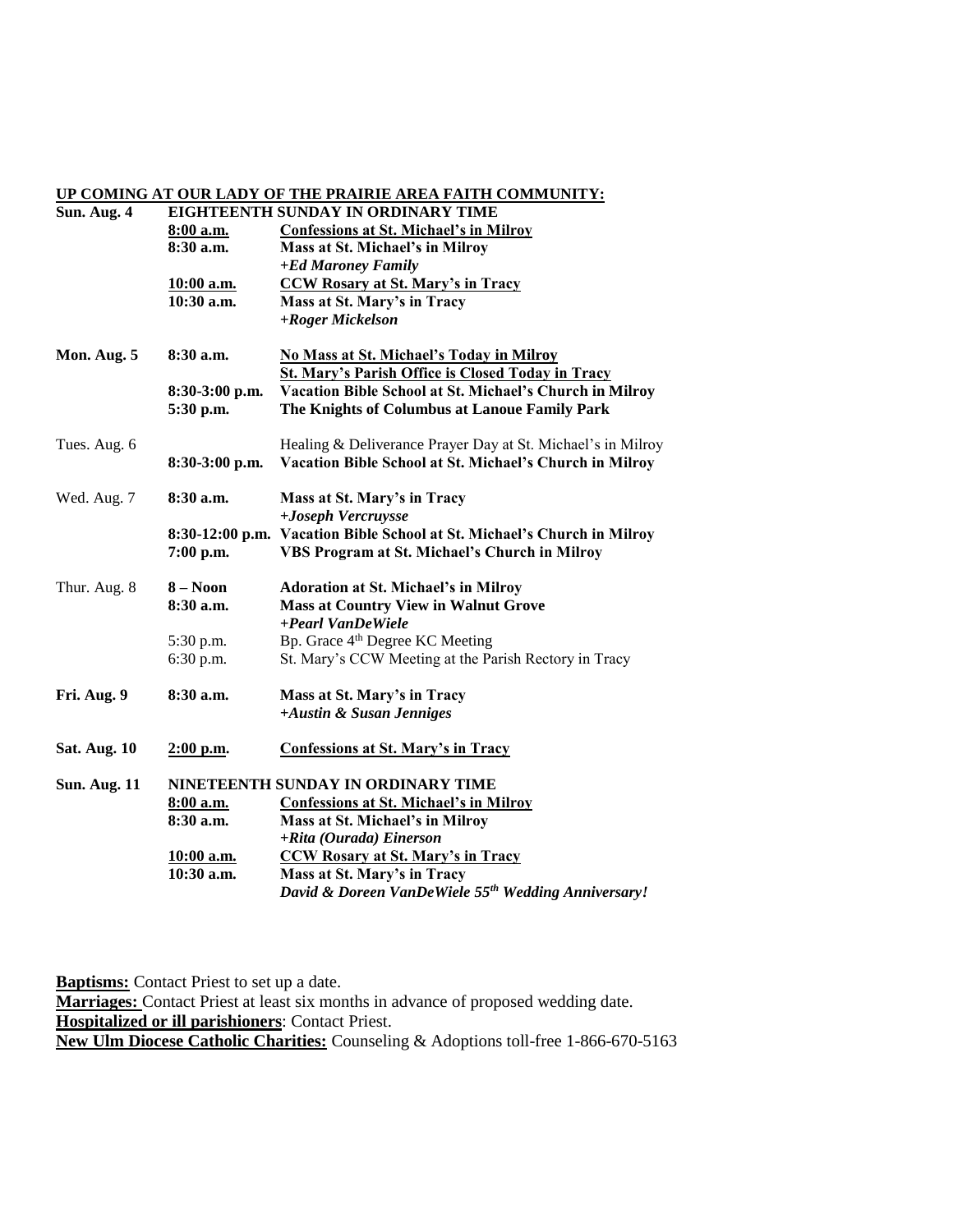**Prayer Network prayers for healing for all the sick and other needs in the area faith community especially:** David Algyer, Kevin & Kim Arnold, Linda Bruns, Loanne Johns Dale, Paul DeSmith, Rachel Ewertz, Mike Foley, Linda Fultz, Phillip Goblish, Rose Goltz, Joanie Gruver, Charles Hannasch, Glad Henning, Joseph Horner, Kristen Peterson Kaiser, Bob Kirsh, Mae Kirsh, Elise Lanoue, Mark Lutterman, Rodney Maguire, Bob McCoy, Amy Perlenfein, Bonnie Schirlinger, Audrey Sik, Neil Steninkamp, Mike Thomas, Christina VanDeWiele, Maurice VanDeWiele, Tammy Weber, Sloan Wohlman, Woman with ALS, & special intentions for 3 families and someone having surgery. *If you know of someone who should be now removed from the sick list, please let the rectory know. Names will be left on the list for 1 month and then taken off, if you wish them put on again please contact the office we will gladly put them on again.*

**Pray for safety for all those serving in the military from our families and from our communities especially:** Aaron Moudry, Samantha & Lucas Karnes, Troy Sik, Joe Goodnow, Stuart Stroman, Patrick Carnahan, Brad & Andrea Bond, Travis Davis, Martin Hamsa, Cole DeBlieck, Patricia Baker, Pat Weisbrich, and Troy Baumann.



## **OUR LADY OF THE PRAIRIE FAITH COMMUNITY NEWS:**

**NOTE: PLEASE HAVE ANY ANNOUNCEMENTS FOR THE BULLETIN IN BY WEDNESDAY 10:00 A.M.** PLEASE SEND ALL **BULLETIN INFORMATION TO THE CHURCH OFFICE** - e-mail use[: stmary@iw.net](mailto:stmary@iw.net) or call the office 629-4075.

**IF YOU HAVE ANY INFORMATION FOR THE AFC WEBSITE** – E-MAIL IT TO BECKY LANOUE AT [stmary@iw.net.](mailto:stmary@iw.net)

**DID YOU MISS GETTING THE SUNDAY BULLETIN**?- Feel free to look up the website to find the Sunday Area Faith Community bulletin, the Area Faith Community monthly calendar, and other information at the OUR LADY OF THE PRAIRIE WEBSITE: **https:/[/www.ourladyoftheprairie-afc.org](http://www.ourladyoftheprairie-afc.org/)**.

### **CCW NEWS**

**TRACY: Next Large Function**— St. Agnes: Bonnie Boerboom & Jolynn Johns **Next Small Function –** St. Lillian: Jane Carlson & Carol Buyck **SHEPHERD OF THE FIELD for 2018-19: For St. Mary's in Tracy – Fr. Ron Huberty**, Church of Sts. Peter & Paul, P.O. Box 49, Ivanhoe, MN 56142-0049, Ordination Date July 15, 1990, Birthday June 2. **MILROY**: Next Funeral is Circle 1.

**SHEPHERD OF THE FIELD for 2018-19: For St. Michael's in Milroy – Rev. Germain Rademacher,** Ridgeway, 720 23rd St. N. Apt. 201, New Ulm, MN 56073,Ordination Feb. 23, 1958, Birthday Dec. 4.

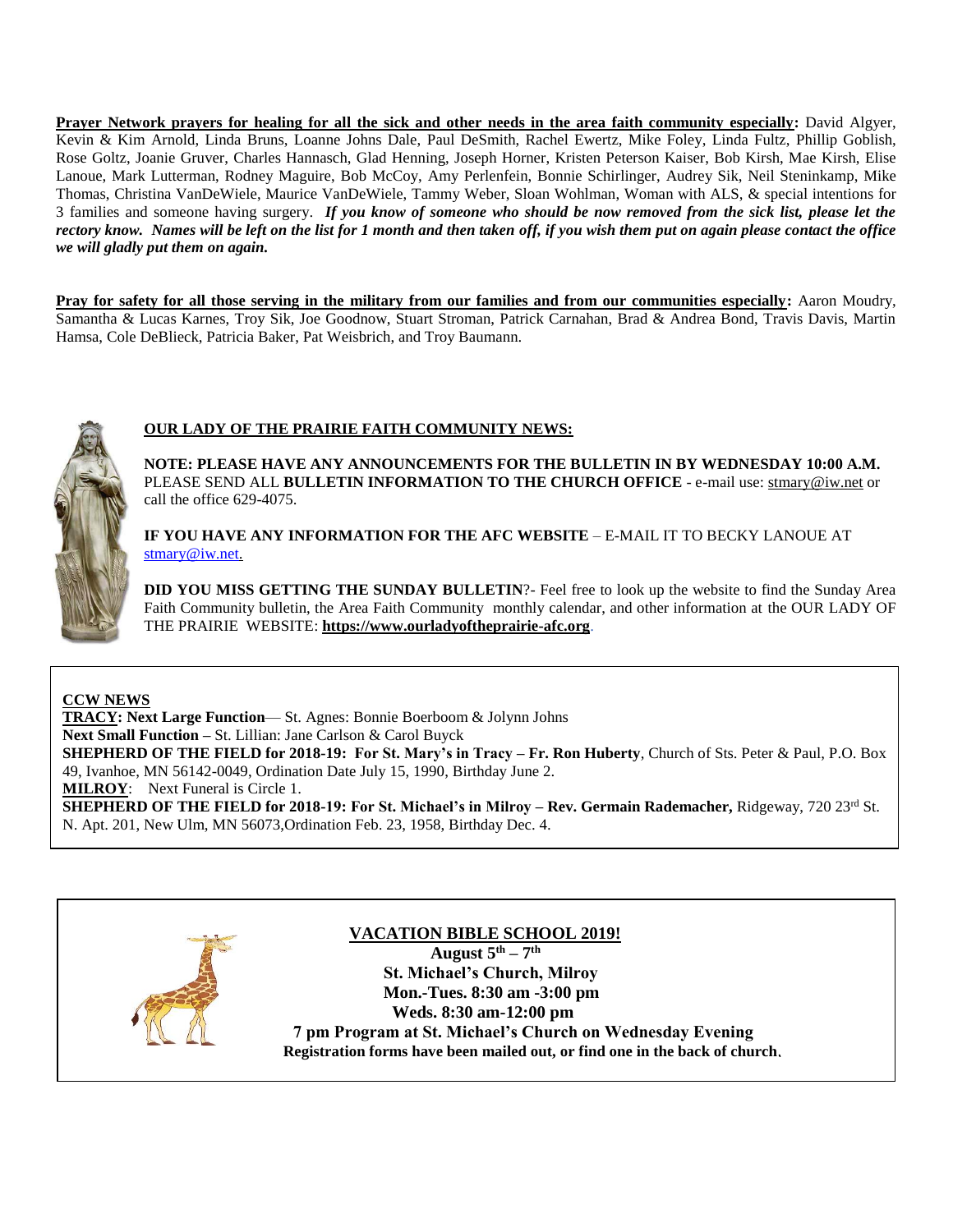*"MANY MARRIAGES WOULD BE BETTER IF THE HUSBAND AND THE WIFE CLEARLY UNDERSTOOD THAT THEY ARE ON THE SAME SIDE."* **~ ZIG ZIGLAR.** A **Worldwide Marriage Encounter** Weekend restores communication in marriages. The next available Weekends are Sep 14-15, 2019 in Marshall, MN and Nov 15-17, 2019 in OWATONNA, MN. Early registration is highly recommended. For more information visit our website at: **southmnwwme.org** or contact Miki at [applications@southmnwwme.org](mailto:wmandbethnickles@hotmail.com) or 507-227-8229.

**LOSS OF A SPOUSE SEMINAR -** Grieving the death of a spouse? Do you know someone who is? In the "Loss of a Spouse" event, you will learn what to expect in the weeks and months after your spouse's death and how to survive the loneliness. Please join us for this encouraging seminar Monday, August 12, 6:30-8:00, at Holy Redeemer Church, Marshall, MN. Questions- 507-532-5711.

**BLOOD DRIVE COMMUNITY CENTER,**  $3306<sup>th</sup>$  St. – Walnut Grove. Monday August 12,  $2019$ , 1:00 p.m. to 6:00 p.m. To schedule an appointment, please call Maydra Maas at 507-747-2519.

## **AREA FAITH COMMUNITY RELIGIOUS EDUCATION NEWS**

**IT'S HERE!!  VACATION BIBLE SCHOOL** will be this week at St. Michael's August 5th – 7th. If you have kids who would like to attend, registration forms will be available on Monday morning. Watch the Our Lady of the Prairie website for pictures of the fun. Thank you for your support of this year's VBS!

**SEEKING CATECHISTS!** St. Mary's and St Michael's are looking for Religious Education teachers for the upcoming school year. This is such an amazing way to share your Faith and interact with our Youth. Contact Diann or Suzanne for more information.

**ST. MARY'S CHILDREN'S CHOIR**: If you have a student that is interested in singing during church, please join us after the 10:30 mass for a 30 minute practice on August  $11<sup>th</sup>$ ,  $18<sup>th</sup>$  and 25th. We will be singing a song Labor Day weekend and would like to perform at other masses during the year. If you want additional information, please contact Diann.

**IF YOU HAVE A STUDENT THAT MIGHT BE INTERESTED IN ATTENDING CATHOLIC HEART WORK CAMP** next summer, please contact Diann or Suzanne. We have opportunities this summer to start earning toward next year's trip!



**ALUMINUM CANS FOR THE TECHNOLOGY FUND** for St. Mary's School can be dropped off in the wagon behind St. Mary's Church.

**ST. MARY'S WEEKLY CALENDAR RAFFLE WINNERS**: July 26 - \$100 Frances Haecherl; Aug. 2 - \$100 Bruce Wahl.

**WOULD YOU LIKE TO SPONSOR A STUDENT'S TUITION?** Tuition at St. Mary's school is only \$1,925.00 a year for one child, or about \$214 a month. What a great investment in the future! Contact the school or parish office if you would like to help. Thank you

**SUMMER SCRIP SCHEDULE:** Aug. 9. Scrip box will be moved back to St. Mary's office Monday, Aug. 19<sup>th</sup>. Scrip Order Due to St. Mary's by 9:00 am: Sept. 6 – Pickup Scrip Order at St. Mary's after 9:00 am: Sept. 13. Any questions, call Mary at 507-828-7930.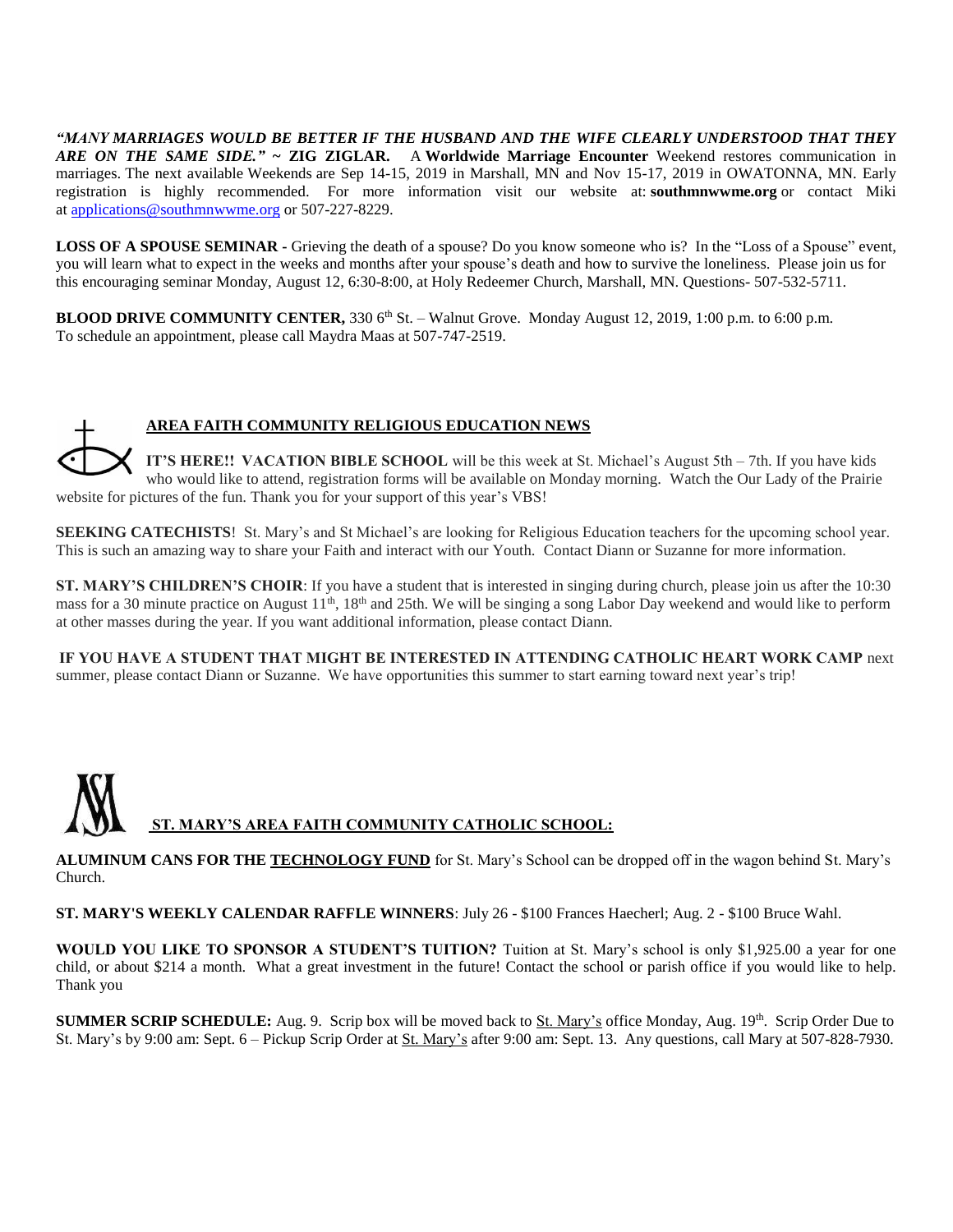

## **NEWS FROM ST. MARY'S IN TRACY**

**LOCKING THE CHURCH**: St. Mary's basement will be locked at about 2:30 p.m. and the upper church about 6 p.m. If you need to get a pie see Jan LaVoy or one of the staff to let you in. If you need to get inside for meetings or other needs, contact Keith Schons 507-629-4289 or Jan LaVoy 507-829-2755 to get the doors opened for you.

**IF YOU ARE UNABLE TO ATTEND CHURCH**, and live in Tracy, you may receive communion weekly. Please contact Jeanine Vandendriessche @ 507- 212- 2018 for information.

### **ST. MARY'S PARISH OFFICE** will be closed on Monday, Aug. 5, 2019.

**THE ASSUMPTION OF THE BLESSED VIRGIN MARY MASS, Holy Day of Obligation,** will be Wednesday, Aug. 14, 2019 at St. Mary's in Tracy at 8:30 a.m.

**PARKING:** We would like to encourage people to begin to use our lot directly behind the church for parking. Please feel free to drive on either side of the rhubarb and park your car. The tree in the center has been taken down and stump will be removed soon. As we use this for parking, please leave a driving space on each side of the rhubarb. Do not block the two drives to this lot. The plan is to eventually gravel this area as funds would allow us to do so.

**KITCHEN PROJECT:** This week the flooring and part of the cabinets are being installed. The countertops are on order and things are moving along. Stop in and check out the progress. Still looking for donations toward new flooring.

**FUNERAL LUNCHEONS DURING THE KITCHEN REMODEL:** The Caboose has been very generous in offering the use of their facility at no cost should there be a funeral at St. Mary's this summer. They will allow us to bring in our salads, cakes and workers. All other food would have to be prepared and purchased through them. This information has been shared with the funeral directors in Tracy. Any questions please call Elise Lanoue. Please support and say thank you to Diane, John and Doug for their generosity and understanding of our situation.

### **MONTH SEVEN** - - **Developing Baby – Spiritual Adoptions.**

**"I can look around!"** Beginning this month the baby uses all four senses. His eyelids open and close and the eyes look around. The baby can hear, taste, touch, cough, yawn and hiccup. He now recognizes his own mother's voice. His grip is even stronger now that it will be after his birth. The hair on his head is growing longer and the downy covering on the rest of his body is disappearing. During this time the baby will receive antibodies from his mother providing him immunity to a wide variety of diseases. He is about 15 inches in length. Thank you for praying!

**PRAYER SHAWL MINISTRY** – More blessed shawls have been moved to the back of Church. A very big thank you to the donors of the latest shawls left at the Rectory. Your continued support of this special ministry is appreciated by the recipients of the blessed shawls. Parishioners, please continue to deliver a prayer shawl to those in need of the comfort they provide. Denise Weedman - Reverence Life Commission.

**COFFEE IS ALWAYS AVAILABLE,** ground & whole beans, \$10/bag. Contact Alita Lenertz, 507-629-4145

| <b>OUR GIFTS TO GOD: July 28, 2019</b> |                     |                               |                          |  |
|----------------------------------------|---------------------|-------------------------------|--------------------------|--|
| <b>Adult:</b> \$1,865.06               | <b>Youth: \$-0-</b> | <b>Loose Plate:</b> $$279.00$ | <b>TOTAL: \$2,144.06</b> |  |
| Total needed/week: \$3,923.07          |                     |                               |                          |  |

**Liturgical Ministers for Sunday, Aug. 11, 2019 at 10:30 a.m. Gifts:** Heidi Morgan Family **Lectors:** Marlene Halfmann **Cantor:** Audrey LaVoy **Eucharistic Ministers:** Mary Jo Henkel, Richard & Sandy Tuszynski, Bev Kosse, Bonnie Boerboom **Servers:** Ashton Squires, Taylor Squires, Hailey Hubner **Ushers:** Fred Timmerman, Dave Vandendriessche, Gavin Van Moer, Joe Van Moer **Money Counters:** Aug. 12, 2019 – Karen Lanoue & Jan Griffith **Prairie View Nursing Home Communions:** Aug. 14 – Linda, Aug. 21 – Rosemary, Aug. 28 – Fr. Mark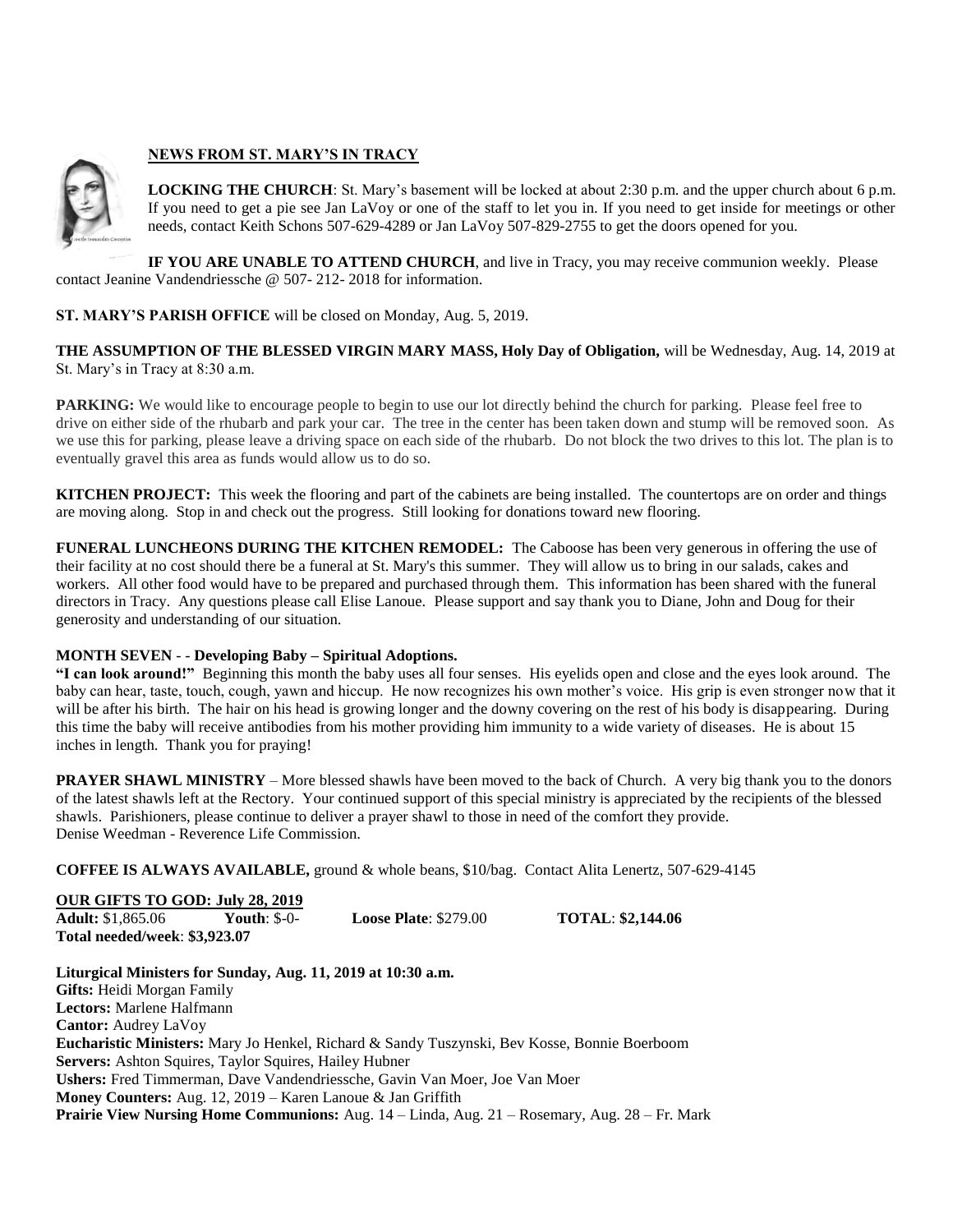

## **NEWS FROM ST. MICHAEL'S IN MILROY**

**ADORATION** is a time of silent reflection and prayer many Catholics practice regularly. It is a time to commune with God, emptying all worries and anxiety out of your heart, body, mind and soul. **Starting the middle of August St. Michael's will have a time slot open for Adoration.** Would you consider spending an hour with Jesus once a week? Please call 507-828-2171 and we can find the time that works for you. **8:00 – Noon**.

**THE ASSUMPTION OF THE BLESSED VIRGIN MARY MASS, Holy Day of Obligation,** will be Wednesday, Aug. 14, 2019 at St. Michael's in Milroy at 7:00 p.m.

**Stewardship Report for July 28, 2019 Adult**: \$1,450.00 **Student:** \$-0- **Loose Plate:** \$107.00 **TOTAL: \$1,557.00 Total needed/week: \$1,500.00**

**Liturgical Ministers for Sunday, Aug. 11, 2019 at 8:30 a.m. Gifts:** Jess Stolp Family **Organist:** Carole Snyder **Cantor:** Neil Dolan **Lector:** Cathleen Amick **EHMC:** Emily Welu, Dick Vroman, Taylor Mueller, Don Schmidt, Ken Lanoue, Cheryl Lanoue **Servers:** Rachel Coudron, Elizabeth Larsen, Miranda Larsen **Ushers:** Ken Parker, Mike Baune, Ben Lightfoot, Dick Vroman **Money Counters:** Becky & Joe Lanoue, Jane Louwagie, Dean & Alice Vroman